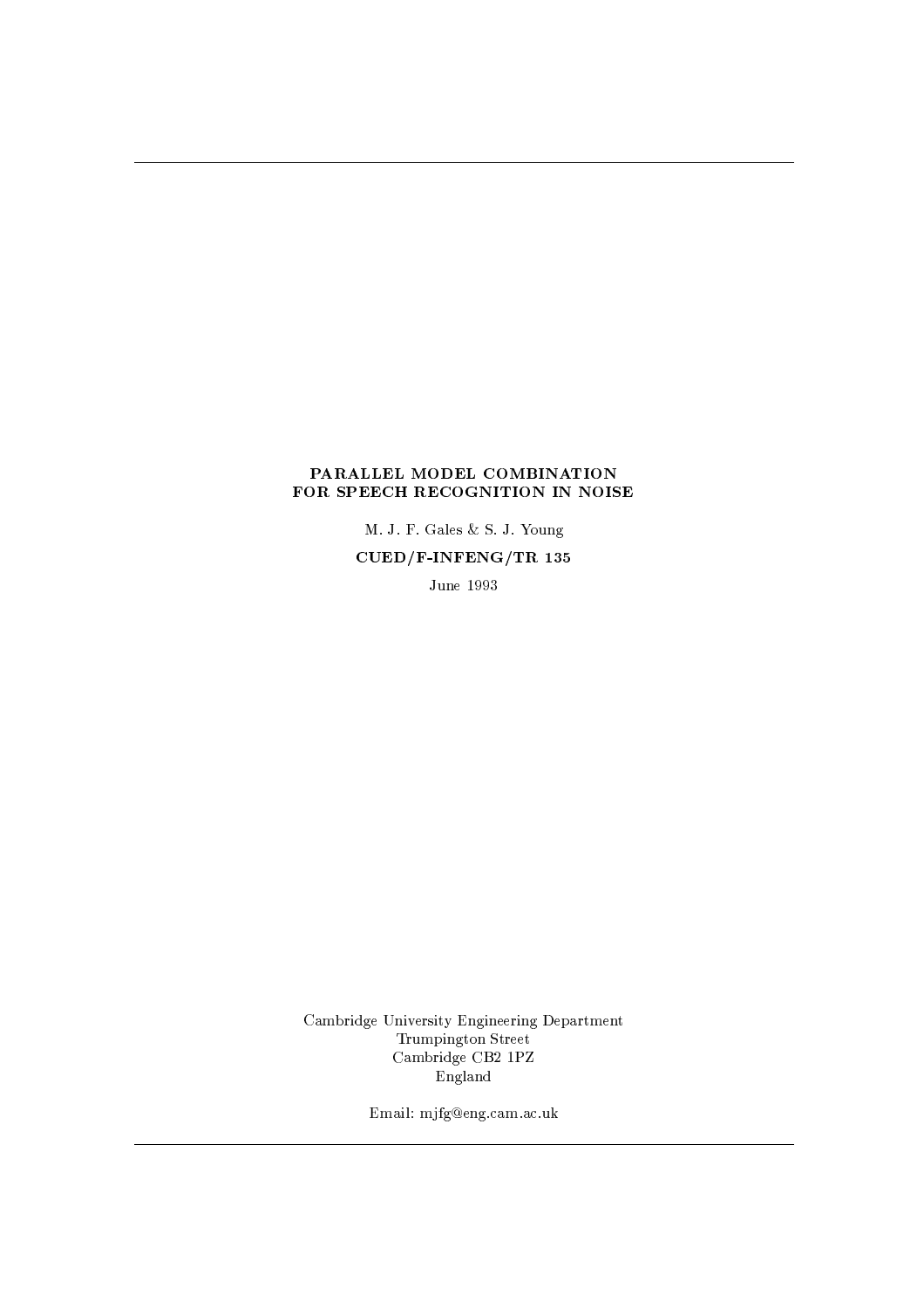### Abstract

This report addresses the problem of automatic speech recognition in the presence of interfering noise. The approach adopted is to compensate the parameters of a clean speech model given the statistics of the interfering noise. In this work these statistics are assumed to be modelled by a Hidden Markov Model (HMM). The basic theory of static coefficient Parallel Model Combination (PMC) is reviewed and placed within the framework of approximating the Maximum Likelihood (ML) estimate of the corrupted speech model, given the clean speech and interfering noise models. In addition the paper examines the problem of compensating delta coefficients in a PMC framework. Expressions for ML estimates of delta coefficients are derived and computationally efficient approximations of these estimates are given. The effectiveness of compensating delta parameters is discussed.

Keywords: speech recognition, noise compensation, HMM, PMC.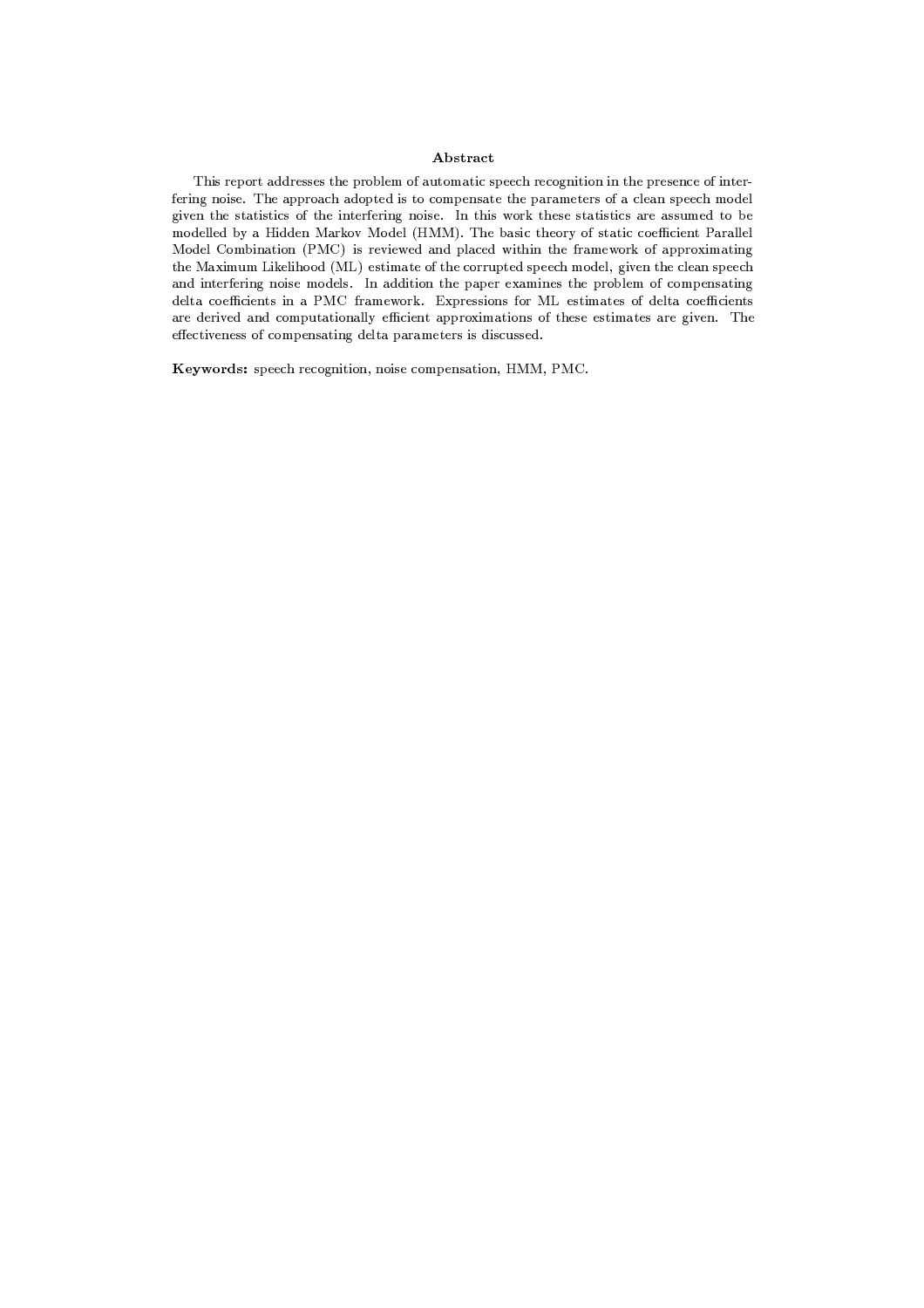# Contents

| 1 Introduction                          | 3  |
|-----------------------------------------|----|
| 2 Training HMMs on Statistical Data     | 3  |
| 3 Basic PMC Theory                      | 6  |
| 4 Delta Coefficient Compensation Theory | 7. |
| 5 Evaluation on NOISEX-92               | 9  |
| 6 Conclusions                           |    |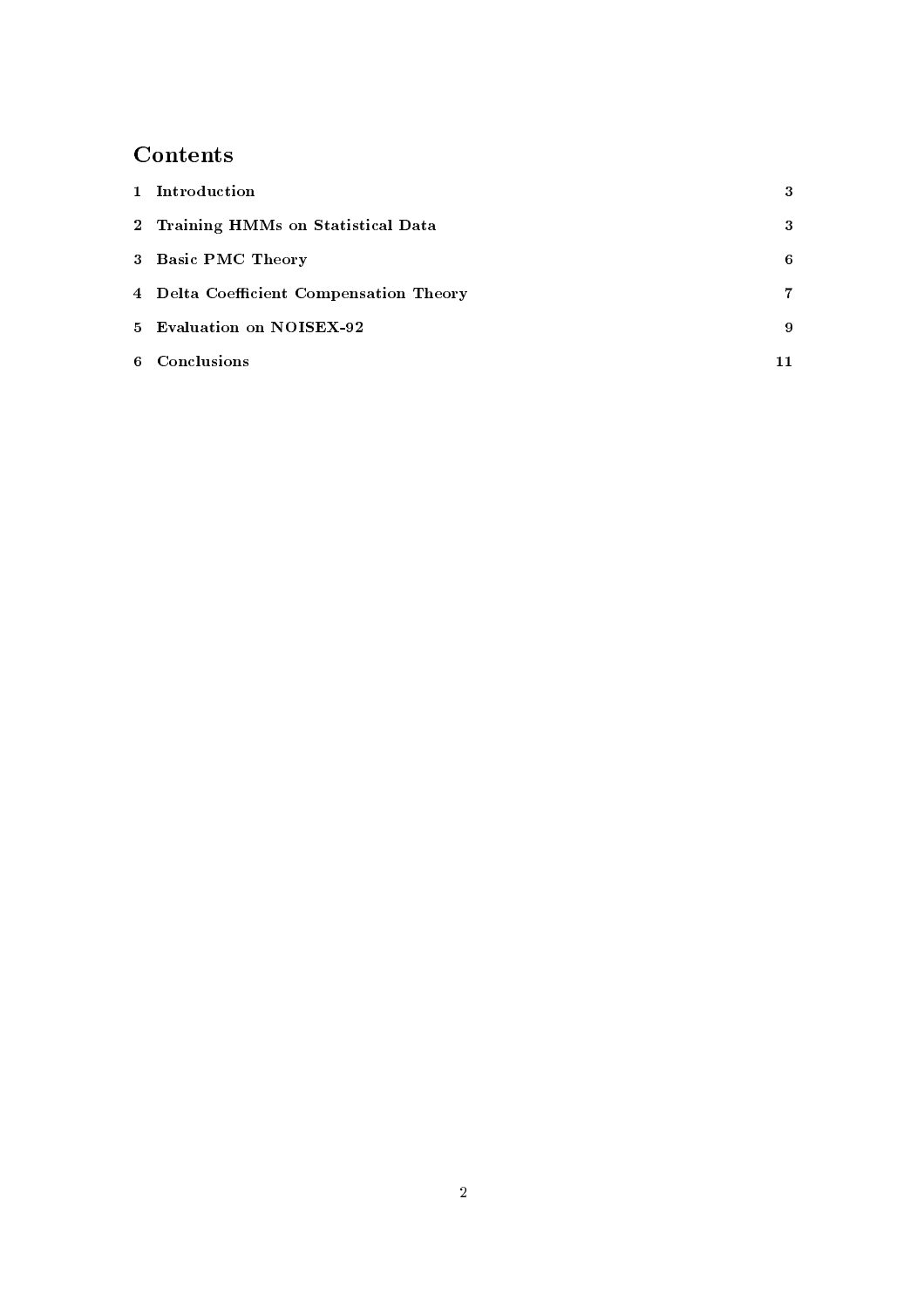#### Introduction  $\mathbf{1}$

As speech recognition technology moves from the laboratory to real applications, there is a need to make systems which are robust to a wide variety of background noises. Many different approaches to achieving noise robustness have been studied [12]. These approaches may be split into two groups.

Firstly, the corrupted waveform may be preprocessed in such a way that the resulting parameters are closely related to those of clean speech. Techniques in this category include spectral subtraction [13, 11] spectral mapping [7] and inherently robust parameterisations [5]. These methods only use statistical information about the interfering noise in the compensation process, no account is made of what was said.

The second class of methods attempt to modify the pattern matching stage in order to account for the interfering noise. Methods in this approach include noise masking  $[6, 4]$ , state based filtering [15], cepstral mean compensation [1, 16] and HMM decomposition [3].

This paper is concerned with the latter approach to noise robustness. In particular the scheme based on Parallel Model Combination (PMC) [9, 10]. The basic concept behind PMC assumes that the performance of speech recognition systems is optimum when there is no mismatch between training and test conditions. Specifically, PMC considers the case where there is interfering additive noise. Invariably in real applications, there is some mismatch between training and test conditions, so some method for compensating the parameters of the models, or re-training of the models is required. If the effect of the 'mismatch' is known, for example in interfering additive noise, it should be possible to modify the training data to match this new test condition and then re-train the models. This would require that the whole database be stored and modified whenever the conditions change, a highly computationally expensive task. It is therefore necessary to compress the training data into a more manageable form. One method is to store statistics derived from the training data. The task is then to train a new set of models using these training statistics. To this end the standard HMM re-estimation formulae are modified to accommodate statistical training data. The modifications are described in section 2, where re-estimation formulae for Maximum Likelihood (ML) estimates of the parameters are given. The theory is then applied to the specific case where the training data is modelled using HMMs.

In section 3 the theory of PMC is reviewed and placed within the concept of making a ML estimate of corrupted speech models where there is interfering additive noise. Here, both the speech and the interfering noise are required to be modelled. As previously stated, the speech may be modelled using standard HMMs. If there is significant temporal information in the interfering noise, it is also necessary to model the noise using an HMM. Computationally highly efficient approximations to the true ML estimates are derived.

The basic theory of PMC is extended to include delta, differential, parameters in section 4. If model compensation techniques are to be applied to large vocabulary tasks, where it is essential to use dynamic coefficients to achieve good recognition performance, methods for compensating the dynamic coefficients must be found. Firstly, it is necessary to find what effect the 'mismatch' has on delta parameters. Approximations are then made of this mismatch function which allow the model parameters to be compensated using the statistics obtained from standard HMMs. Again computationally efficient approximations are derived.

Section 5 details the experimental work carried out on the NOISEX-92 database. Firstly the performance of the static coefficient compensation schemes is examined. Both the approximate scheme and numerical integration of the exact values are compared to uncompensated models and models trained under the noise conditions. The performance of delta coefficient compensation is then examined.

#### Training HMMs on Statistical Data  $\overline{2}$

It is well known that the performance of HMM based speech recognition systems degrades rapidly as the mismatch between the training and test conditions increases. A scheme which modifies the parameters of the models to compensate for this mismatch in conditions is therefore required. If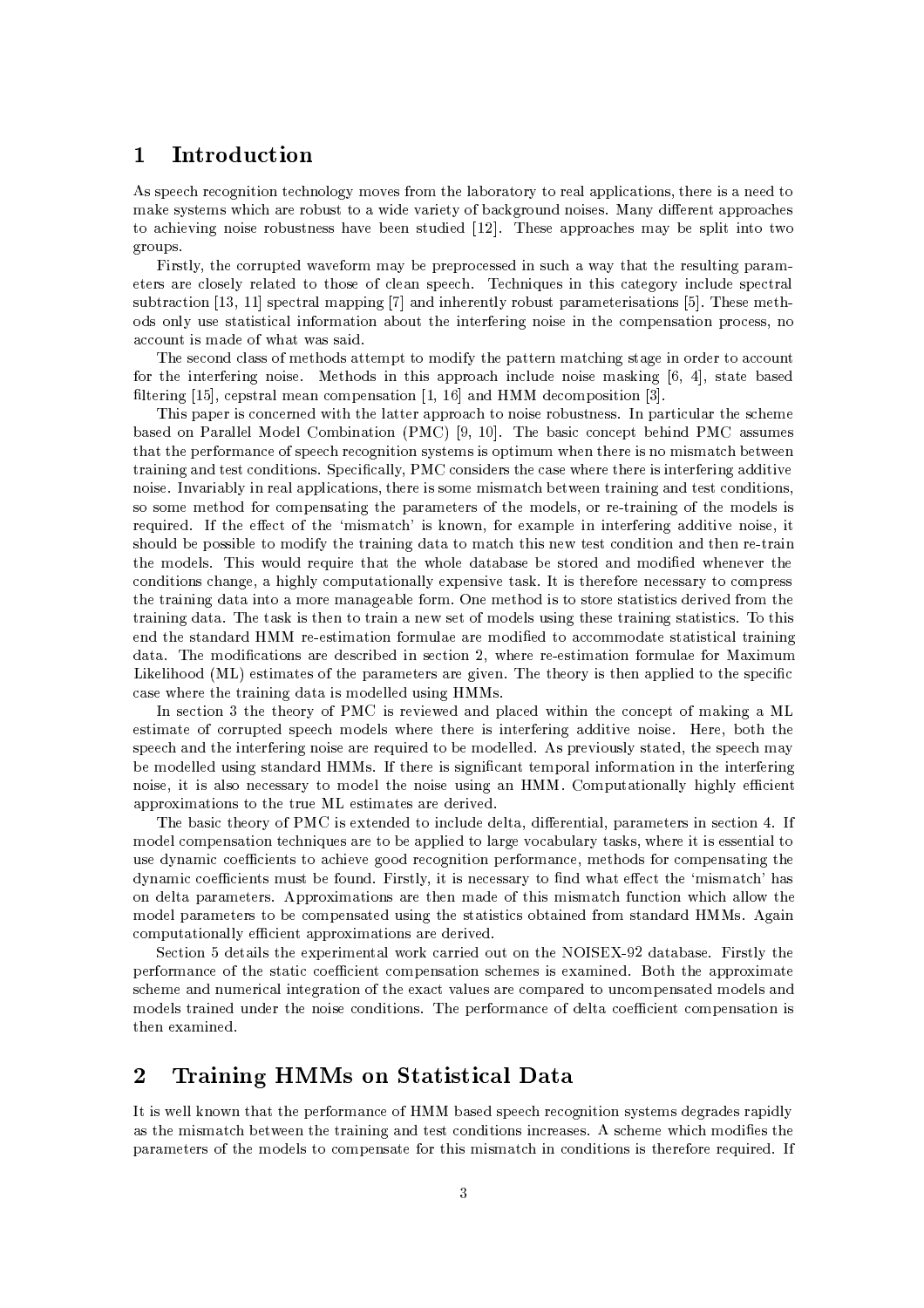the compensation process is to be rapid it is normally not possible to compensate the whole of the training database for the 'mismatch' and then re-train the models. This would firstly require that all the training data is available on line and that sufficient time is available to compensate it all. Both are unlikely under real test conditions. An alternative is to use statistics derived from the training data. If all the information from the training data is accurately represented in these statistics and the 'mismatch' correctly modelled, there will be no degradation in performance compared to training and testing under the same conditions. Assuming that such statistics exist, it is necessary to modify the standard HMM re-estimation formulae to accommodate the use of statistical data, instead of actual observations. Firstly an optimisation criterion must be chosen. For this work a Maximum Likelihood estimate will be used. The notation adopted in this section of the report is based on that used in the HTK Manual [14]. A more detailed discussion of HMM theory and application for speech recognition is given by Rabiner [8]. Looking at the standard re-estimation formula of the new mean of mixture  $M_m$  of state  $S_j$ ,  $\hat{\mu}_{jm}$ 

$$
\hat{\mu}_{jm} = \frac{\sum_{\tau=1}^{T} L_{jm}(\tau) \mathbf{y}_{\tau}}{\sum_{\tau=1}^{T} L_{jm}(\tau)}
$$
\n(1)

where

$$
L_{jm}(\tau) = \frac{1}{P} U_j(\tau) c_{jm} \beta_j(\tau) p(\mathbf{y}_{\tau} | S_j, M_m, \mathcal{M})
$$
\n(2)

and

$$
U_j(\tau) = \begin{cases} a_{1j} & (\text{if } \tau = 1) \\ \sum_{i=2}^{N-1} \alpha_i(\tau - 1) a_{ij} & (\text{otherwise}) \end{cases}
$$
(3)

 $c_{jm}$  is the mixture weight associated with mixture  $M_m$  of state  $S_j$ ,

$$
a_{ij} = p(q_j(t+1)|q_i(t))
$$
\n(4)

where  $q_i(t)$  indicates state  $S_i$  at time t and

$$
\alpha_i(t) = p(\mathbf{y}_1, ..., \mathbf{y}_t, q_i(t)|\mathcal{M}) \tag{5}
$$

$$
\beta_i(t) = p(\mathbf{y}_{t+1}, \dots, \mathbf{y}_T | q_i(t), \mathcal{M}) \tag{6}
$$

This can then be expressed in terms of the expected values of random variables instead of true observations. As  $T \to \infty$  equation 1 can be rewritten

$$
\hat{\mu}_{jm} = \frac{T\mathcal{E}\left\{L_{jm}(\tau)\mathbf{y}_{\tau}\right\}}{T\mathcal{E}\left\{L_{jm}(\tau)\right\}} = \frac{\mathcal{E}\left\{L_{jm}(\tau)\mathbf{y}_{\tau}\right\}}{\mathcal{E}\left\{L_{jm}(\tau)\right\}}
$$
\n(7)

Similar expressions for the variance and mixture weights in terms of expected values may be obtained.

So far nothing has been assumed about the form of the statistics. Given the nature of the speech signal, highly correlated data with temporal information, it is not possible to accurately store all the information about the database in a small number of statistical parameters. If this were possible, the task of speech recognition would be far easier. However, it is possible to store considerable information about the speech using HMMs. HMMs have been shown to achieve good recognition performance and hence may be assumed to contain sufficient information about the training data for recognition purposes. Furthermore, there exist elegant and efficient training algorithms for HMMs. If HMMs are used to model the training data and the frame state allocation is not altered then

$$
\frac{1}{P}U_j(\tau)\beta_j(\tau)p(\mathbf{y}_{\tau}|S_j,\mathcal{M})=1
$$
\n(8)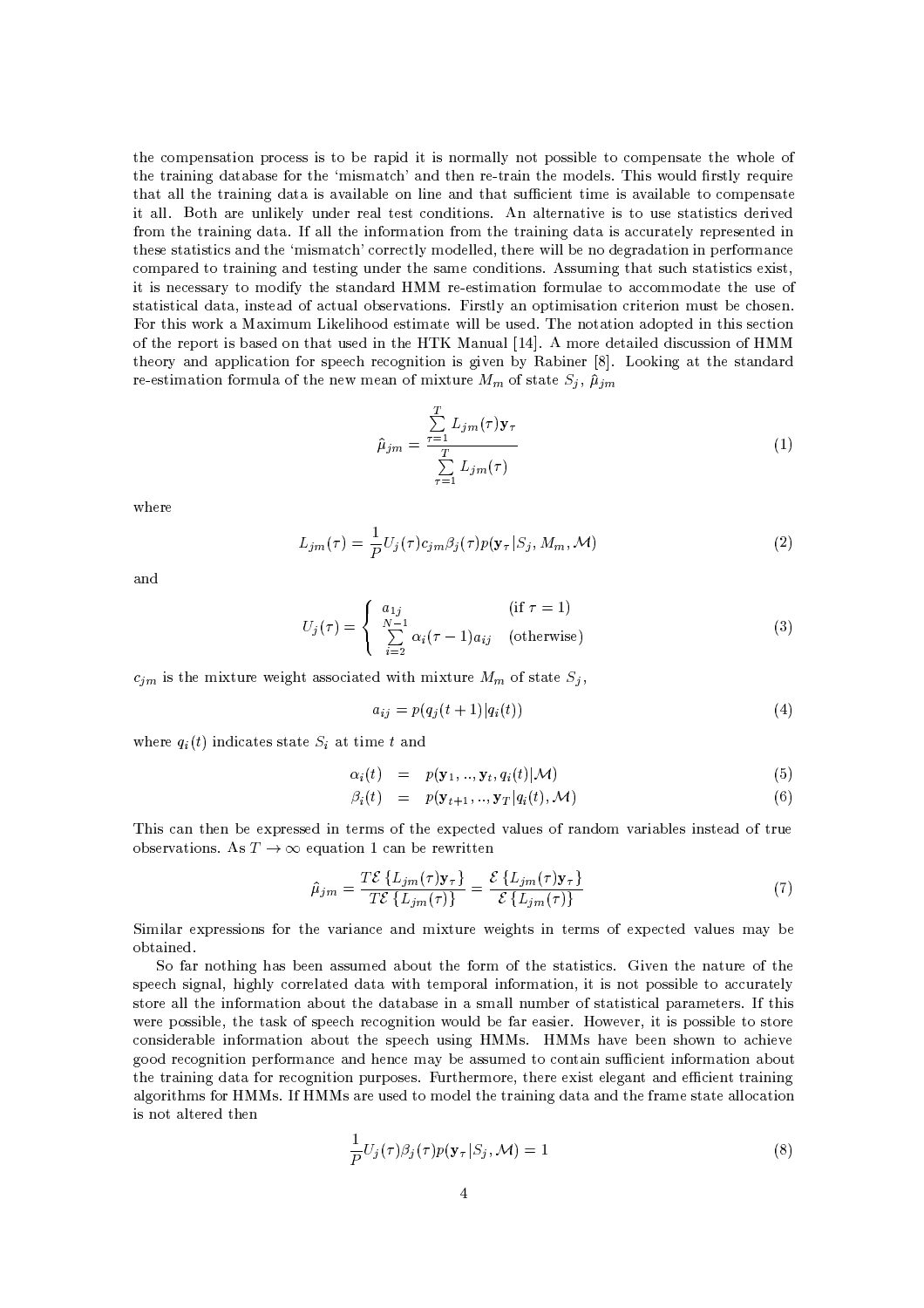$So$ 

$$
L_{jm}(\tau) = p(M_m | \mathbf{y}_{\tau}, S_j, \mathcal{M}) = \frac{c_m \mathcal{N}(\mathbf{y}_{\tau}; \mu_{jm}, \Sigma_{jm})}{\sum\limits_{i=1}^M c_i \mathcal{N}(\mathbf{y}_{\tau}; \mu_{ji}, \Sigma_{ji})} = \mathcal{K}_m(\mathbf{y}_{\tau})
$$
(9)

For multiple Gaussian mixture HMMs the re-estimation formula becomes

$$
\hat{\mu}_{jm} = \frac{\int\limits_{\mathcal{R}^n} \mathcal{K}_m(\mathbf{y}) \mathbf{y} p(\mathbf{y}) \, d\mathbf{y}}{\int\limits_{\mathcal{R}^n} \mathcal{K}_m(\mathbf{y}) p(\mathbf{y}) \, d\mathbf{y}} \tag{10}
$$

Similarly the re-estimation for the covariance matrix becomes

$$
\hat{\Sigma}_{jm} = \frac{\int_{\mathcal{R}^n} \mathcal{K}_m(\mathbf{y})(\mathbf{y} - \hat{\mu}_{jm})(\mathbf{y} - \hat{\mu}_{jm})^T p(\mathbf{y}) d\mathbf{y}}{\int_{\mathcal{R}^n} \mathcal{K}_m(\mathbf{y}) p(\mathbf{y}) d\mathbf{y}} \n= \left( \frac{\int_{\mathcal{R}^n} \mathcal{K}_m(\mathbf{y}) \mathbf{y} \mathbf{y}^T p(\mathbf{y}) d\mathbf{y}}{\int_{\mathcal{R}^n} \mathcal{K}_m(\mathbf{y}) p(\mathbf{y}) d\mathbf{y}} \right) - \hat{\mu}_{jm} \hat{\mu}_{jm}^T
$$
\n(11)

and for the weights

$$
\hat{c}_{jm} = \int_{\mathcal{R}^n} \mathcal{K}_m(\mathbf{y}) p(\mathbf{y}) \, d\mathbf{y}
$$
\n(12)

The transition matrix will remain the same as the frame state allocation is assumed to be unaltered. All the above expressions may be seen to be functions of

$$
\mathcal{E}\left\{\mathcal{K}_m(\mathbf{y})\right\} = \int_{\mathcal{R}^n} \mathcal{K}_m(\mathbf{y}) p(\mathbf{y}) \, d\mathbf{y} \tag{13}
$$

$$
\mathcal{E}\left\{\mathbf{y}\mathcal{K}_{m}(\mathbf{y})\right\} = \int_{\mathcal{R}^{n}} \mathbf{y}\mathcal{K}_{m}(\mathbf{y})p(\mathbf{y}) d\mathbf{y}
$$
\n(14)

$$
\mathcal{E}\left\{\mathbf{y}\mathbf{y}^T\mathcal{K}_m(\mathbf{y})\right\} = \int_{\mathcal{R}^n} \mathbf{y}\mathbf{y}^T\mathcal{K}_m(\mathbf{y})p(\mathbf{y}) d\mathbf{y}
$$
(15)

If a single Gaussian mixture model is to be estimated,  $M = 1$ , then

$$
\mathcal{K}_m(\mathbf{y}) = \mathcal{K}(\mathbf{y}) = 1\tag{16}
$$

and the formulae may be simplified accordingly.

No assumptions have been made in the above analysis about the form of the probability distribution of y. If it is derived from a standard HMM then it may either be a single or multiple Gaussian mixture. For both single and multiple Gaussian mixtures the analysis is valid. It is not necessary to assume that the frame state allocation is fixed, however given the poor assumptions of the HMM with regards to most real signals and the poor durational modelling of the standard HMM, little will be gained by relaxing this assumption. If multiple Gaussian mixtures are to be estimated it is necessary to iterate in a standard EM fashion to obtain the ML estimate, unless the same number of states is to used in the compensated models as were in the training statistics and the form of  $y = \mathcal{F}()$ , where  $\mathcal{F}()$  describes the effect of the mismatch on the clean parameters, is linear, or a single mixture is to be used.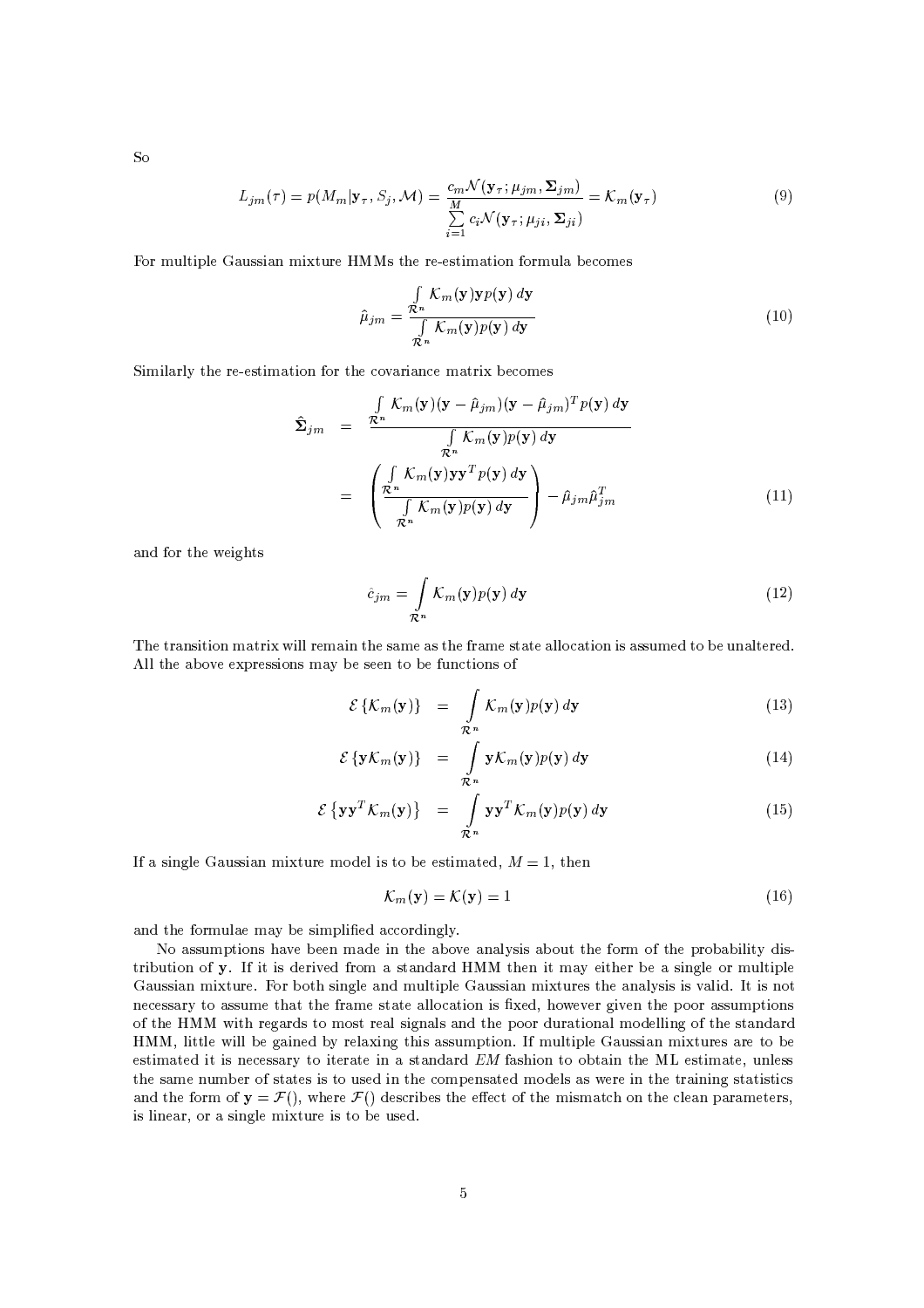#### **Basic PMC Theory** 3

The objective of any HMM based noise compensation scheme is to estimate, according to some objective function, the corrupted speech model given information about the clean speech and interfering noise. If the corrupted speech is to be modelled by a standard HMM, then to obtain the ML estimate of the noise compensated speech model it is necessary to estimate the mean and covariance of the corrupted speech. This is a specific example of training HMMs on statistical data. as described in the previous section. For PMC the mismatch is caused by interfering additive noise. It is necessary to define the 'mismatch' function for this case. To obtain this function a series of assumptions are made.

- 1. The speech and noise are independent.
- 2. The speech and noise are additive in the linear domain. In addition it is assumed that there is sufficient smoothing on the spectral estimate so that the speech and noise may be assumed to be additive at the power spectrum level.
- 3. A single Gaussian or set of Gaussian mixtures contain sufficient information to represent the distribution of the observation vectors in the log domain.
- 4. The frame state allocation is not altered by the addition of noise.

The 'observations' are then given by the 'mismatch' function

$$
\mathbf{y}_i(t) = \mathbf{O}_i^l(t) = \mathcal{F}(\mathbf{S}_i^l(t), \mathbf{N}_i^l(t)) = \log(g \exp(\mathbf{S}_i^l(t)) + \exp(\mathbf{N}_i^l(t)))
$$
\n(17)

where  $g$  is a gain matching term introduced to account for level differences between the clean speech and the noisy speech,  $S^{l}(t)$  is the clean speech and  $N^{l}(t)$  is the interfering noise. Throughout the rest of this paper the superscript will be used to indicate the domain of the variable. Thus  $O<sup>c</sup>(t)$ is the corrupted speech observation in the cepstral domain,  $O^{l}(t)$  is in the log spectrum domain and  $O(t)$  is in the linear spectrum domain. Furthermore  $O^{c}(t)$  will represent the observation at time t, the associated random variable will be  $O<sup>c</sup>$ . All variables in bold are vectors or matrices, subscripts indicating elements of the vector or matrix. In the above expression a  $log()$  compression function has been used, as is normal with the use of cepstral coefficients. An appropriately modified 'mismatch' function may be used with any compression function, however, the approximations used in this section are specific to the  $log()$  compression. For simplicity of notation only one state of each model will be considered. The way in which multi-state models are combined is detailed in previous work [10].

Substituting equation 17 in equation 10, the new estimate of the mean is

$$
\hat{\mu}_i^l(m) = \frac{\int d\mathbf{S}^l \int d\mathbf{N}^l \left[ \mathcal{K}_m(\mathbf{S}^l, \mathbf{N}^l) \log(g \exp(\mathbf{S}_i^l) + \exp(\mathbf{N}_i^l)) p(\mathbf{S}^l) p(\mathbf{N}^l) \right]}{\int d\mathbf{S}^l \int d\mathbf{N}^l \left[ \mathcal{K}_m(\mathbf{S}^l, \mathbf{N}^l) p(\mathbf{S}^l) p(\mathbf{N}^l) \right]}
$$
(18)

where  $\hat{\mu}_{i}^{l}(m)$  is the *i*<sup>th</sup> element of the mean associated with the  $m^{th}$  mixture.  $\mathcal{F}(\mathbf{S}_{i}^{l},\mathbf{N}_{i}^{l})$  is nonlinear so if multiple mixture models are to be estimated then it is necessary to use an iterative scheme. If only a single mixture HMM is to be estimated then  $\mathcal{K}_m(\mathbf{S}^l, \mathbf{N}^l) = 1$  and the above expression may be simplified to

$$
\hat{\mu}_i^l = \int_{\mathcal{R}^n} d\mathbf{S}^l \int d\mathbf{N}^l \, \log(g \exp(\mathbf{S}_i^l) + \exp(\mathbf{N}_i^l)) p(\mathbf{S}^l) p(\mathbf{N}^l)
$$
\n(19)

Throughout the rest of this report only single Gaussian mixture models will be considered, so it is not necessary to use an iterative scheme to obtain the ML estimate. The covariance estimation formula can be written in the same form. Substituting equation 17 in equation 11 yields

$$
\hat{\Sigma}_{ij}^l = \int_{\mathcal{R}^n} d\mathbf{S}^l \int d\mathbf{N}^l \log(g \exp(\mathbf{S}_i^l) + \exp(\mathbf{N}_i^l)) \log(g \exp(\mathbf{S}_j^l) + \exp(\mathbf{N}_j^l)) p(\mathbf{S}^l) p(\mathbf{N}^l) - \hat{\mu}_i^l \hat{\mu}_j^l \tag{20}
$$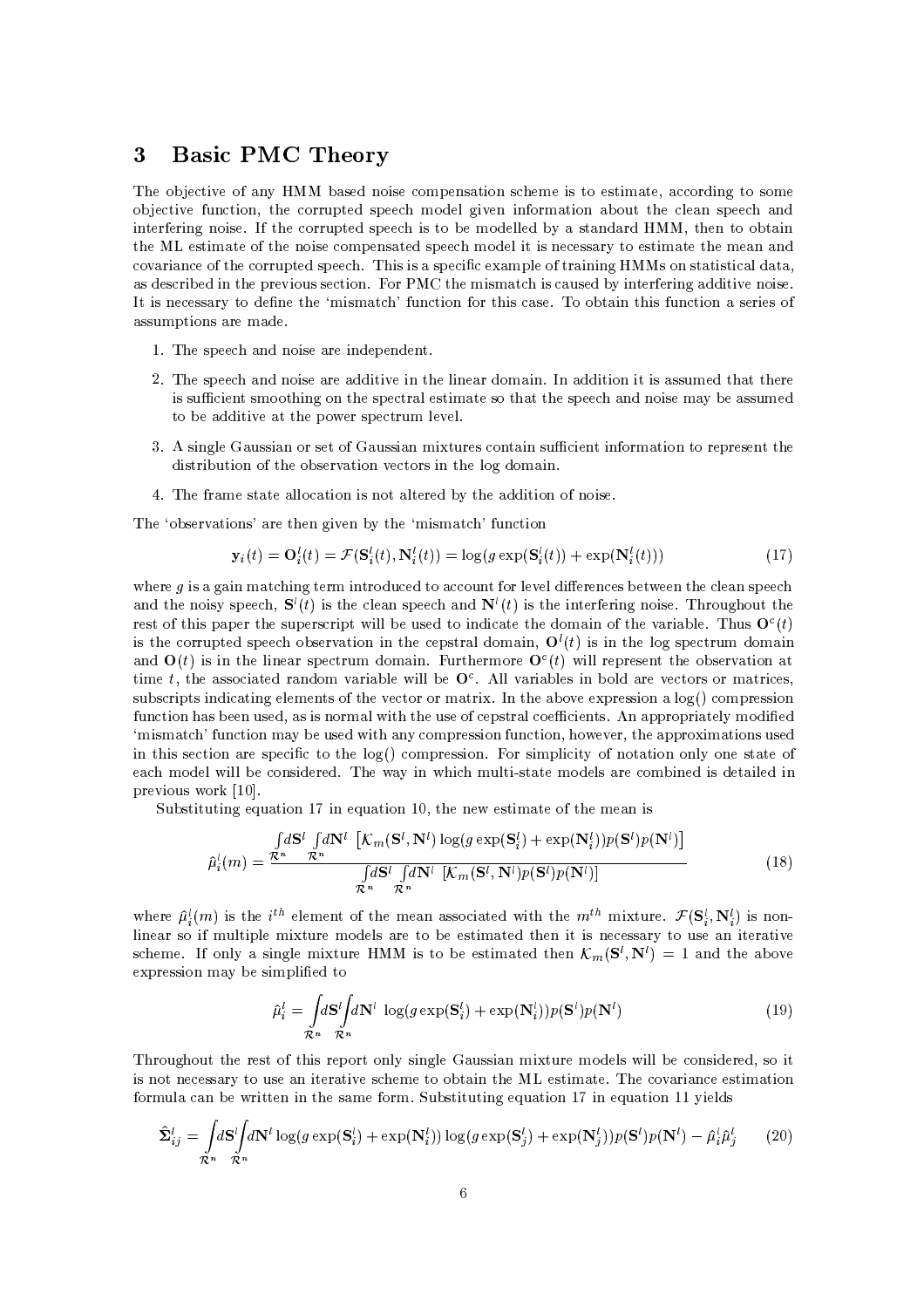There are no weights to re-estimate.

If the speech and noise are modelled by separate HMMs trained on cepstral feature vectors having Gaussian distributions with parameters  $\{\mu^c, \Sigma^c\}$  and  $\{\tilde{\mu}^c, \tilde{\Sigma}^c\}$  respectively, it is necessary to map these parameters to the log spectrum domain. For the speech

$$
\mu^l = \mathbf{C}^{-1} \mu^c \tag{21}
$$

$$
\Sigma^l = \mathbf{C}^{-1} \Sigma^c (\mathbf{C}^{-1})^T \tag{22}
$$

and similarly the noise parameters  $\{\tilde{\mu}^c, \tilde{\Sigma}^c\}$  may be mapped to  $\{\tilde{\mu}^l, \tilde{\Sigma}^l\}$  where C is the matrix representing the discrete cosine transform. No additional assumptions are required at this stage, as the linear combination of Gaussian distributed random variables is itself Gaussian distributed.

There is no closed form for either the compensated mean,  $\hat{\mu}^l$  or covariance,  $\hat{\Sigma}^l$ , as described by equations 19 and 20. So to obtain exact forms for the above expressions would require multidimensional numerical integration. However, if it is assumed that the sum of two lognormally distributed variables is itself approximately lognormally distributed then it is only necessary to calculate the mean and the variance in the linear spectrum domain. Given the previously stated assumptions that the speech and noise are independent and additive in the linear spectrum domain

$$
\hat{\mu} = g\mu + \tilde{\mu} \tag{23}
$$

$$
\hat{\Sigma} = g^2 \Sigma + \tilde{\Sigma} \tag{24}
$$

where the parameter set  $\{\mu, \Sigma\}$  are the mean and covariance respectively of the lognormal distribution associated with the Gaussian distribution  $\{\mu^l, \Sigma^l\}$  and similarly  $\{\tilde{\mu}, \tilde{\Sigma}\}$  and  $\{\tilde{\mu}^l, \tilde{\Sigma}^l\}$ . The parameters of the clean speech in the linear and log spectrum domains are related by

$$
\mu_i = \exp(\mu_i^l + \Sigma_{ii}^l/2) \tag{25}
$$

$$
\Sigma_{ij} = \mu_i \mu_j \left[ \exp(\Sigma_{ij}^l) - 1 \right] \tag{26}
$$

and similarly for the noise [10]. As the corrupted speech is assumed to be lognormally distributed in the linear spectrum domain, the required distribution in the log spectrum domain,  $\{\hat{\mu}^l, \hat{\Sigma}^l\}$ , may be obtained using the inverse of the above expressions. Hence

$$
\hat{\mu}_i^l = \log(\hat{\mu}_i) - \frac{1}{2} \log \left( \frac{\hat{\Sigma}_{ii}}{\hat{\mu}_i^2} + 1 \right) \tag{27}
$$

$$
\hat{\Sigma}_{ij}^{l} = \log \left( \frac{\hat{\Sigma}_{ij}}{\hat{\mu}_{i} \hat{\mu}_{j}} + 1 \right)
$$
\n(28)

If cepstral parameters are to be used in the recognition stage, then we use the final mapping

$$
\mu^c = \mathbf{C}\mu^l \tag{29}
$$

$$
\Sigma^c = \mathbf{C} \Sigma^l \mathbf{C}^T \tag{30}
$$

This process can be viewed as an approximation to the ML estimate of a Gaussian distribution of the observed corrupted speech signal,  $O<sup>c</sup>(t)$  given the Gaussian distributions of the clean speech and interfering noise, with minimal computational overhead.

#### **Delta Coefficient Compensation Theory**  $\overline{\mathbf{4}}$

For large vocabulary speech recognition it is necessary to incorporate dynamic coefficients in the speech parameterisation to achieve good recognition performance. The basic theory for PMC has relied on the fact that the speech and noise are additive. Hence the corrupted speech signal is a simple combination of the speech and noise signal in the linear spectrum domain. When dynamic coefficients are used this simple combination is not possible. To implement delta coefficient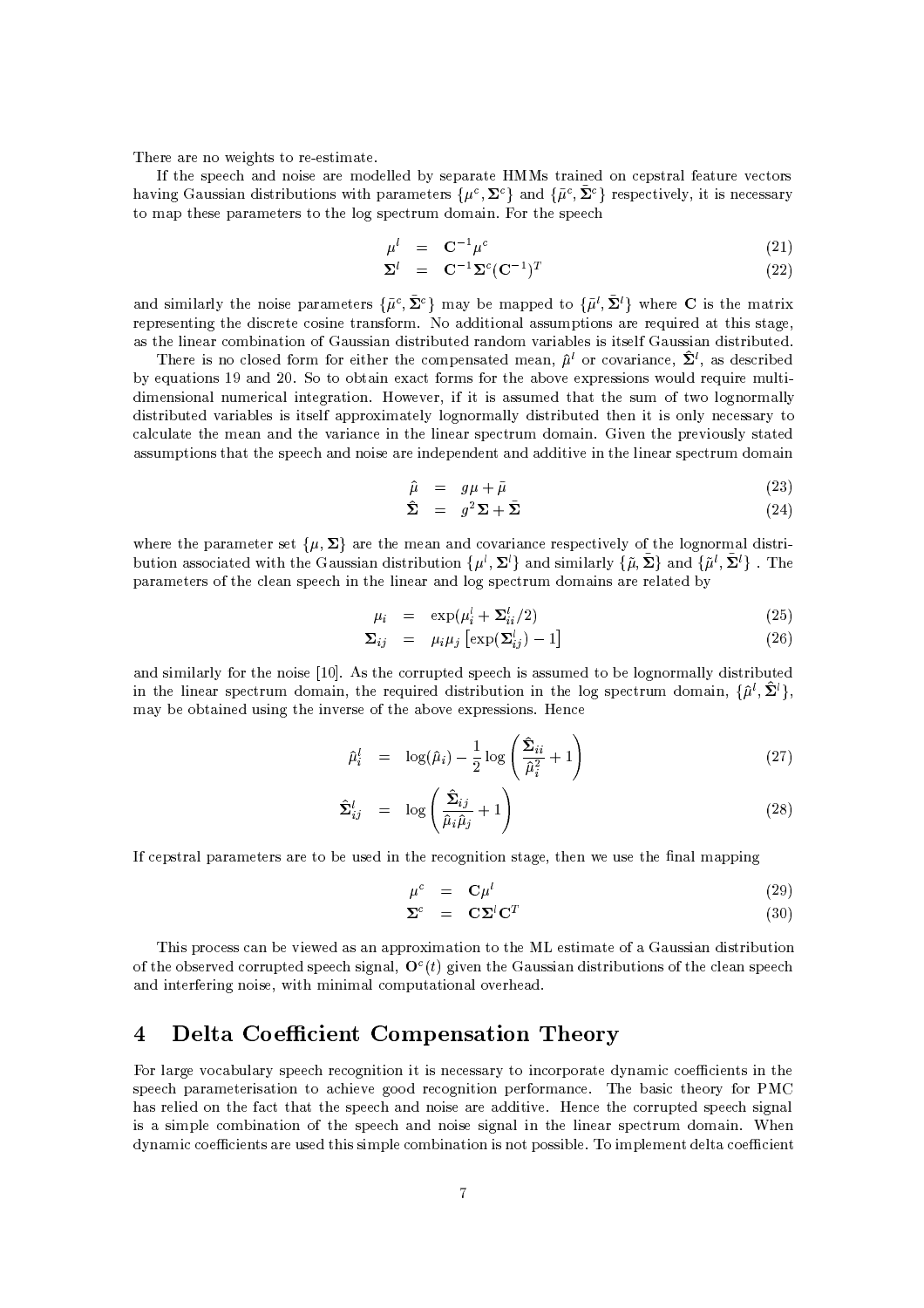compensation within the PMC framework it is necessary to obtain the new 'mismatch' function. If the speech is now parameterised using

$$
\mathbf{O}^{\Delta c}(t)^{T} = \left[\mathbf{O}^{c}(t)^{T}, \mathbf{\Delta O}^{c}(t)^{T}\right]
$$
\n(31)

where  $\Delta O^{c}(t)$  are the simplest form of dynamic coefficients, delta coefficients, then

$$
\begin{array}{rcl}\n\mathbf{\Delta O}^c(t) & = & (\mathbf{O}^c(t+1) - \mathbf{O}^c(t-1)) \\
& = & \mathbf{C(\mathbf{O}^l(t+1) - \mathbf{O}^l(t-1))} \\
& = & \mathbf{C \log\left[ (\mathbf{O}(t+1)) / (\mathbf{O}(t-1)) \right]} \n\end{array} \tag{32}
$$

where / is elementwise division. Using the assumption that the speech and noise are additive.  $\mathbf{O}(t) = \mathbf{S}(t) + \mathbf{N}(t)$ , and substituting this in the above equation

$$
\Delta \mathbf{O}^c(t) = \mathbf{C} \log \left[ \left( \mathbf{S}(t+1) + \mathbf{N}(t+1) \right) / \left( \mathbf{S}(t-1) + \mathbf{N}(t-1) \right) \right] \tag{33}
$$

This may be expressed in terms of the delta coefficients of the speech.  $\Delta S(t)$ , and noise,  $\Delta N(t)$ . in the linear domain

$$
\Delta \mathbf{O}_{i}(t) = \left(\frac{\mathbf{S}_{i}(t+1)}{\mathbf{S}_{i}(t-1) + \mathbf{N}_{i}(t-1)}\right) + \left(\frac{\mathbf{N}_{i}(t+1)}{\mathbf{S}_{i}(t-1) + \mathbf{N}_{i}(t-1)}\right)
$$

$$
= \Delta \mathbf{S}_{i}(t) \left(\frac{\mathbf{S}_{i}(t-1)}{\mathbf{N}_{i}(t-1)}\right) + \Delta \mathbf{N}_{i}(t) \left(\frac{1}{\mathbf{S}_{i}(t-1)} + 1\right)
$$
(34)

The corrupted speech cepstral delta coefficients have been rewritten in terms of the static and delta coefficients of the clean speech and interfering noise. Examining the observation time the delta coefficient at time t is dependent on the static coefficients at time  $t-1$ . This is contrary to one of the assumptions behind the use of HMMs for speech recognition, that the speech waveform may be split into stationary segments with instantaneous transitions between them. However, if the segments are assumed to be long enough then the statistics of  $S(t-1)$  will be approximately the same as those of  $S(t)$  and  $N(t-1)$  the same as  $N(t)$ . With this assumption statistics exist for all the variables of equation 34. This is then an appropriate 'mismatch' function.

An ML estimate of the delta parameters of the HMM is needed. Again this requires the mean and the covariance of the signal in the log spectrum domain to be calculated. If the speech is parameterised in the cepstral domain it must be mapped to the log spectrum domain. For the speech

$$
(\mu^{\Delta l})^T = \left[ (\mathbf{C}^{-1} \mu^c)^T, (\mathbf{C}^{-1} \Delta \mu^c)^T \right] \tag{35}
$$

and

$$
\Sigma^{\Delta l} = \begin{bmatrix} \mathbf{C}^{-1} \Sigma^c (\mathbf{C}^{-1})^T & \mathbf{C}^{-1} \delta \Sigma^c (\mathbf{C}^{-1})^T \\ \mathbf{C}^{-1} (\delta \Sigma^c)^T (\mathbf{C}^{-1})^T & \mathbf{C}^{-1} \mathbf{\Delta} \Sigma^c (\mathbf{C}^{-1})^T \end{bmatrix}
$$
(36)

where  $\delta\Sigma^c$  is the covariance matrix representing the correlation between the static and delta coefficients. A similar mapping converts the noise parameters  $\{\tilde{\mu}^{\Delta c}, \tilde{\Sigma}^{\Delta c}\}\;$  to  $\{\tilde{\mu}^{\Delta l}, \tilde{\Sigma}^{\Delta l}\}\;$ . The ML estimates of the static coefficients are unaltered. Those for the delta coefficients are given by substituting equation 34 in equations 10 and 11 and assuming a single gaussian mixture is to be estimated.

$$
\Delta \hat{\mu}_i^l = \int_{\mathcal{R}^n} d\mathbf{S}^l \int d\mathbf{N}^l \int d\mathbf{\Delta} \mathbf{S}^l \int d\mathbf{\Delta} \mathbf{N}^l p(\mathbf{S}^l, \mathbf{\Delta} \mathbf{S}^l) p(\mathbf{N}^l, \mathbf{\Delta} \mathbf{N}^l) \log \left( \gamma_i \exp(\mathbf{\Delta} \mathbf{S}_i^l) + \eta_i \exp(\mathbf{\Delta} \mathbf{N}_i^l) \right) \tag{37}
$$

and

$$
\Delta \hat{\Sigma}_{ij}^{l} = \int d\mathbf{S}^{l} \int d\mathbf{N}^{l} \int d\Delta \mathbf{S}^{l} \int d\Delta \mathbf{N}^{l}
$$
\n
$$
\left\{ p(\mathbf{S}^{l}, \Delta \mathbf{S}^{l}) p(\mathbf{N}^{l}, \Delta \mathbf{N}^{l}) \log \left( \gamma_{i} \exp(\Delta \mathbf{S}_{i}^{l}) + \eta_{i} \exp(\Delta \mathbf{N}_{i}^{l}) \right) \log \left( \gamma_{i} \exp(\Delta \mathbf{S}_{i}^{l}) + \eta_{i} \exp(\Delta \mathbf{N}_{i}^{l}) \right) \right\}
$$
\n(38)

$$
p(\mathbf{S}, \Delta \mathbf{S}) p(\mathbf{N}, \Delta \mathbf{N}) \log \left( \gamma_i \exp(\Delta \mathbf{S}_i) + \eta_i \exp(\Delta \mathbf{N}_i) \right) \log \left( \gamma_j \exp(\Delta \mathbf{S}_j) + \eta_j \exp(\Delta \mathbf{N}_j) \right)
$$
  
-  $\Delta \hat{\mu}_i^l \Delta \hat{\mu}_j^l$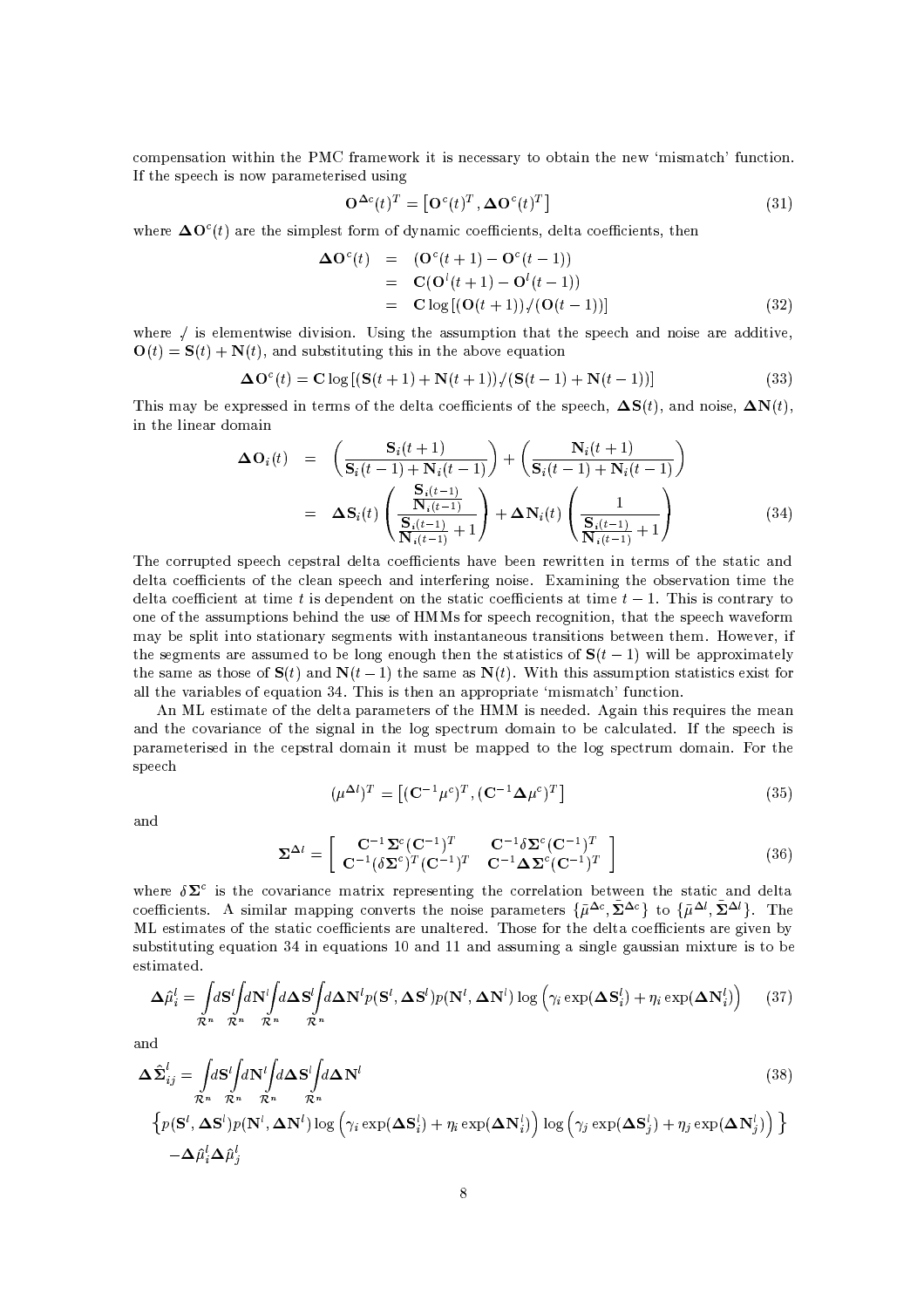and

$$
\delta \hat{\Sigma}_{ij}^{l} = \int_{\mathcal{R}^{n}} d\mathbf{S}^{l} \int d\mathbf{N}^{l} \int d\mathbf{\Delta} \mathbf{S}^{l} \int d\mathbf{\Delta} \mathbf{N}^{l}
$$
\n
$$
\left\{ p(\mathbf{S}^{l}, \mathbf{\Delta} \mathbf{S}^{l}) p(\mathbf{N}^{l}, \mathbf{\Delta} \mathbf{N}^{l}) \log (g \exp(\mathbf{S}_{i}^{l}) + \exp(\mathbf{N}_{i}^{l})) \log (\gamma_{j} \exp(\mathbf{\Delta} \mathbf{S}_{j}^{l}) + \eta_{j} \exp(\mathbf{\Delta} \mathbf{N}_{j}^{l}) \right) \right\}
$$
\n
$$
- \hat{\mu}_{i}^{l} \Delta \hat{\mu}_{j}^{l}
$$
\n(39)

where

$$
\gamma_i = \left( \frac{\exp(\mathbf{S}_i^l - \mathbf{N}_i^l)}{\exp(\mathbf{S}_i^l - \mathbf{N}_i^l) + 1} \right) \tag{40}
$$

$$
\eta_i = \left(\frac{1}{\exp(\mathbf{S}_i^l - \mathbf{N}_i^l) + 1}\right) \tag{41}
$$

to estimate  $\delta \hat{\Sigma}^{\prime}$ . To calculate the full forms of equation 37 and equation 38 again requires multi-If diagonal covariance matrices for the corrupted speech are to be estimated it is not necessary dimensional numerical integration, which is computationally expensive. However by making an additional assumption that the variances on  $\gamma$  and  $n$  are negligible then the form of the ML estimates of the delta parameters are the same as those of the static coefficients. Hence

$$
\Delta \hat{\mu}_i = \overline{\gamma}_i \Delta \mu_i + \overline{\eta}_i \Delta \tilde{\mu}_i \tag{42}
$$

$$
\Delta \hat{\Sigma}_{ij} = \overline{\gamma}_i \overline{\gamma}_j \Delta \Sigma_{ij} + \overline{\eta}_i \overline{\eta}_j \Delta \bar{\Sigma}_{ij}
$$
(43)

where

$$
\mathcal{E}[\gamma_i] = \mathcal{E}\left[\frac{\mathbf{S}_i}{\mathbf{S}_i + 1}\right] \approx \left(\frac{\frac{\mu_i}{\mu_i}}{\frac{\mu_i}{\mu_i} + 1}\right) = \overline{\gamma}_i
$$
\n(44)

and

$$
\mathcal{E}\left[\eta_i\right] = \mathcal{E}\left[\frac{1}{\frac{\mathbf{S}_i}{\mathbf{N}_i} + 1}\right] \approx \left(\frac{1}{\frac{\mu_i}{\mu_i} + 1}\right) = \overline{\eta}_i \tag{45}
$$

The mean and covariance can now be mapped back into the cepstral domain in a similar way to 6
O-6 (6-,/SOS4?
-MBS4,/
4?6-

$$
\Delta \mu^c = C \Delta \mu^l \tag{46}
$$

$$
\Delta \Sigma^c = C \Delta \Sigma^l C^T \qquad (47)
$$

### $\omega$  extending to the contract of the contract of the contract of the contract of the contract of the contract of the contract of the contract of the contract of the contract of the contract of the contract of the contrac

In this section a number of experiments using the NOISEX-92 database [2] are reported. The data was preprocessed using a 25 msec Hamming window and a 10 msec frame period. For each frame a set of 15 MFCC were computed. The zeroth cepstral coefficients is computed and stored since it is needed in the PMC mapping process. Where delta coefficients are used all 15 delta MFCC are calculated.

For each digit, a single mixture continuous density  ${\rm HMM}$  with 8 emitting states was trained using the clean data only. The topology for all models was left-right with no skips and diagonal covariance matrices were assumed throughout. For each test condition, a single state diagonal covariance noise HMM was trained using the silence intervals of the test files. Recognition used a standard connected word Viterbi Decoder constrained by a syntax consisting of silence followed )7T B.,/ ,6s, B/?>w1@ sa
)=?>/,/S4,/6O
4. 8> ,/6O.
464S6-+ F (s4.- .T,/5
4+-65, (.
4/
46-,/T
+-+- +-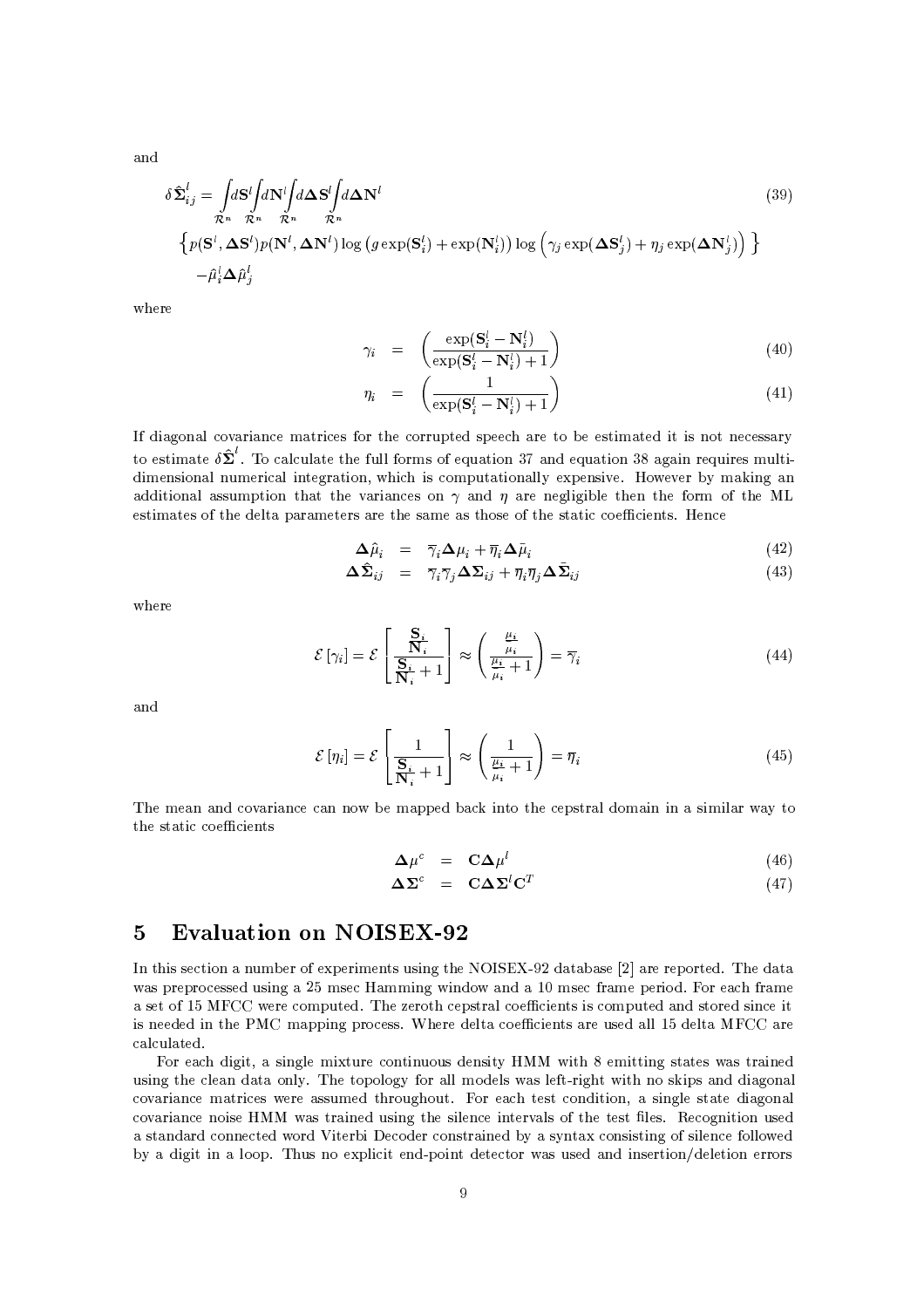occurred as well as classification errors. The results are in terms of  $\%$  accuracy where for N tokens,  $S$  substitution errors,  $D$  deletion errors and  $I$  insertion errors, accuracy is calculated as  $[(N - S - D - I)/N] \times 100\%$ . The error counts themselves were calculated by using a DP string matching algorithm between the recognised digit sequence and the reference transcription. All training and testing used version 1.4 of the portable HTK HMM toolkit [14] with suitable extensions to perform PMC.

| <i>SNR</i> | Lynx  |       | F16   |       | Car   |       |
|------------|-------|-------|-------|-------|-------|-------|
| dB         | Clean | Noisy | Clean | Noisy | Clean | Noisy |
| $-06$      | 12    | 54    | 12    | 50    | 23    | 79    |
| $+00$      | 25    | 98    | 17    | 86    | 32    | 96    |
| $+06$      | 59    | 100   | 50    | 98    | 75    | 98    |
| $+12$      | 97    | 100   | 82    | 100   | 96    | 100   |
| $+18$      | 100   | 100   | 95    | 100   | 99    | 100   |

Table 1: Baseline Static Performance

The initial set of experiments were performed to examine the performance of PMC compared with the training and testing under the same condition. Table 1 shows the results for uncompensated model parameters, Clean, and models trained under the test conditions, Noisy. For the Noisy models the same complete dataset was used as for the clean training. This should therefore be the best possible performance obtainable using model compensation techniques.

| <i>SNR</i> | Lynx |      | F16  |      | Car  |      |
|------------|------|------|------|------|------|------|
| dB         | Fast | Num. | Fast | Num. | Fast | Num. |
| $-06$      | 40   | 41   | 57   | 52   | 68   | 63   |
| $+00$      | 93   | 91   | 83   | 86   | 94   | 94   |
| $+06$      | 98   | 99   | 95   | 95   | 96   | 96   |
| $+12$      | 100  | 100  | 100  | 100  | 95   | 95   |
| $+18$      | 99   | 100  | 100  | 100  | 99   | 99   |

Table 2: Compensated Static Performance

Table 2 shows the performance of two model compensation schemes. The first, labelled Fast, uses the assumption that the sum of two lognormally distributed variables is itself lognormally distributed. With this assumption the compensation has a very low computational load. Secondly, numerical integration to estimate the mean and variance is used, labelled Num.. This should be a good approximation to the best ML estimate of the parameters given the statistics supplied. Comparing the Fast performance to that of  $Num$ , there is little difference between the two schemes. The assumption that the sum of two lognormally distributed variables is approximately lognormally distributed itself, appears from empirical results to be good. Comparing the performance of the compensation schemes to that of Noisy shows no significant difference. As expected the Noisy results are slightly better. This indicates that there is enough discriminatory information contained in single Gaussian mixture HMMs for the database used.

In order to investigate the use of delta coefficient compensation in the PMC framework, it was decided to use only the delta coefficients in the recognition. If static coefficients are incorporated they tend to dominate the recognition, having typically around 90% accuracy at  $+00dB$  on this database. The first set of experiments on the delta coefficients were run assuming that the true corrupted speech variance was known. Thus only the delta coefficient means were compensated and the variance was set to the true variance of the corrupted speech. Table 3 shows the baseline performance of the clean delta coefficient means, *Clean*, and the true corrupted speech means, *Noisy.* The performance of the *Clean* parameters drops off rapidly below +12dB, whilst the *Noisy*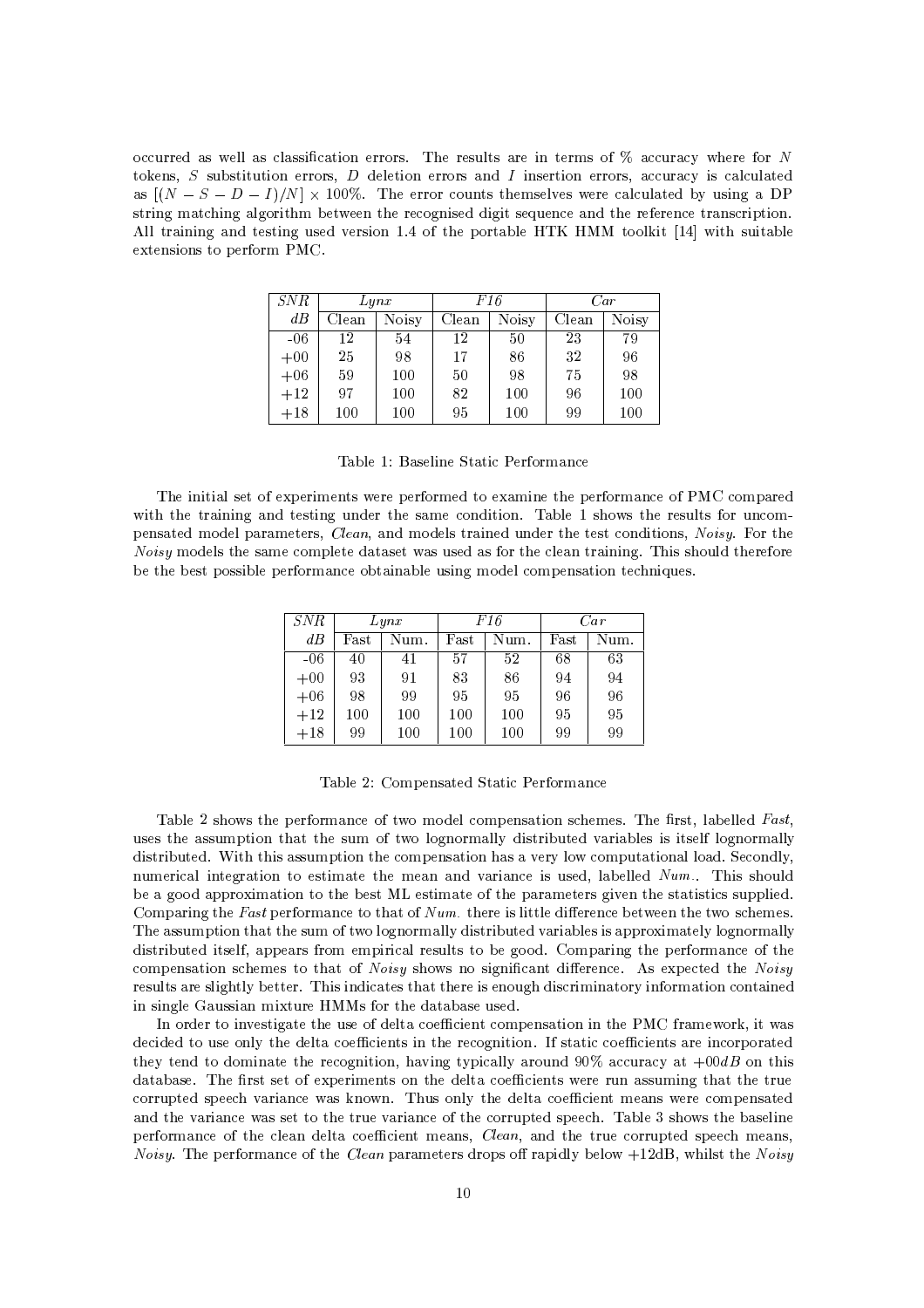| <i>SNR</i> | Lynx  |              | F16   |       | Car   |       |
|------------|-------|--------------|-------|-------|-------|-------|
| dB         | Clean | <b>Noisy</b> | Clean | Noisy | Clean | Noisy |
| $-06$      | 26    | 29           | 13    | 22    | 28    | 33    |
| $+00$      | 29    | 54           | 28    | 59    | 34    | 43    |
| $+06$      | 66    | 82           | 77    | 90    | 68    | 82    |
| $+12$      | 90    | 97           | 97    | 99    | 84    | 87    |
| $+18$      | 95    | 97           | 100   | 100   | 95    | 98    |

Table 3: Baseline Delta Mean Performance

parameters achieve good performance down to  $+06$ dB.

| <i>SNR</i> | Lynx |      | F16  |      | Car  |      |
|------------|------|------|------|------|------|------|
| dB         | Fast | Num. | Fast | Num. | Fast | Num. |
| $-06$      | 30   | 29   | 27   | 25   | 35   | 33   |
| $+00$      | 44   | 44   | 62   | 61   | 53   | 43   |
| $+06$      | 82   | 84   | 88   | 89   | 79   | 81   |
| $+12$      | 95   | 95   | 99   | 99   | 88   | 88   |
| $+18$      | 97   | 97   | 100  | 100  | 96   | 97   |

Table 4 shows the performance of the compensated means. Two compensation schemes were examined. The first used the approximation given in equation 42, labelled Fast. Secondly, the true ML estimate, given in equation 37, was implemented using Gaussian numerical integration. In table 4 this is labelled Num.. Again the variances were taken from the true variances of the corrupted speech. The Fast and Num, performance is approximately the same and comparable to the training of the parameters in noise, Noisy, in table 3.

| SNR   | Lynx |      | F16  |      | Car  |      |
|-------|------|------|------|------|------|------|
| dB    | Base | Comp | Base | Comp | Base | Comp |
| $-06$ | 20   | 32   | 8    | 20   | 25   | 29   |
| $+00$ | 27   | 44   | 28   | 53   | 37   | 37   |
| $+06$ | 49   | 64   | 34   | 82   | 61   | 50   |
| $+12$ | 84   | 80   | 88   | 96   | 86   | 71   |
| $+18$ | 97   | 94   | 96   | 98   | 95   | 88   |

Table 5: Full Delta Compensation Performance

Table 5 shows a comparison of uncompensated delta coefficients, Base, with compensated delta coefficients, Comp. For the Comp scheme both means and variances were estimated using the fast approximation. The performance of both schemes are worse than if the true variance of the delta coefficients is used.

#### Conclusions 6

This report describes Parallel Model Combination in terms of estimating the Maximum Likelihood parameters of a corrupted speech model. The corrupted speech model is trained on statistical data obtained from the clean speech and interfering noise. These statistics are modelled by separate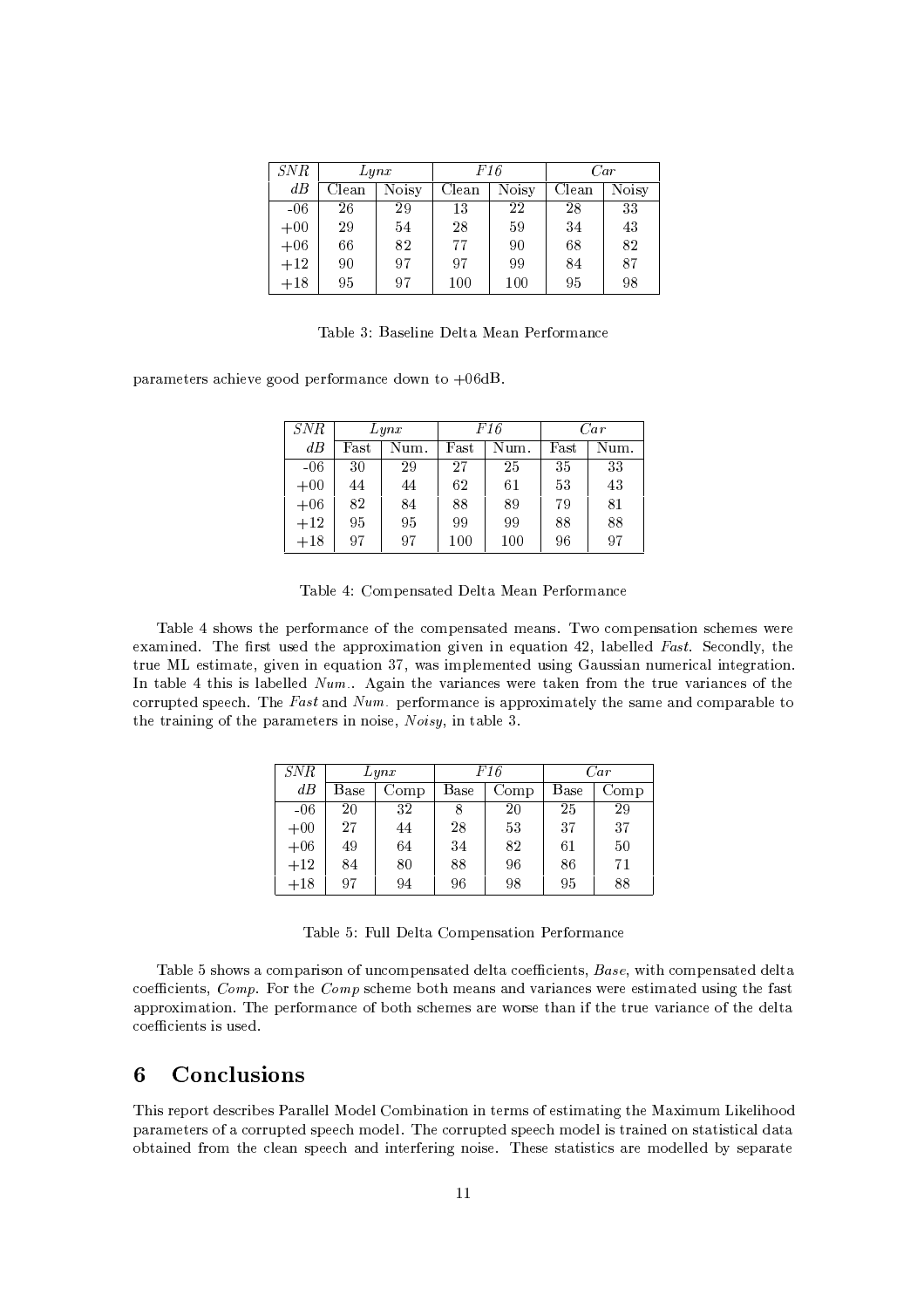HMMs. Given the statistics and the 'mismatch' function, which models the effect of the additive noise on the parameter of interest, it is simple to find expressions for the ML estimates of the corrupted model. In this report 'mismatch' functions are described for both static and delta parameters, where the speech is coded using cepstral coefficients. For the static parameters, numerical integration and a highly computationally efficient approximation are compared to training and testing the models under the same noise condition. Both the approximation and the numerical integration yield comparable recognition performance to training in the noise condition. In the case of the delta parameters, an efficient approximation for the ML estimate is derived and shown to give an estimate of the mean that yields good recognition results. However, the estimate of the variance is poor. Methods of improving this estimate are under investigation.

## Acknowledgement

M. Gales is funded by a SERC studentship and a CASE award with DRA Malvern.

### References

- [1] Berstein AD and Shallom ID. An hypothesized wiener filtering approach to noisy speech recognition. In *Proceedings ICASSP*, pages 913-916, 1991.
- [2] Varga AP, Steeneken HJM, Tomlinson M, and Jones D. The NOISEX-92 study on the effect of additive noise on automatic speech recognition. In Technical Report, DRA Speech Research Unit, 1992.
- [3] Varga AP and Moore RK. Hidden markov model decomposition of speech and noise. In Proceedings ICASSP, pages 845-848, 1990.
- [4] Mellor BA and Varga AP. Noise masking in the mfcc domain for the recognition of speech in background noise. In Proceedings IOA, volume 14, pages 503-510, 1992.
- [5] Mansour D and Juang BH. The short-time modified coherence representation and noisy speech recognition. In IEEE Trans. Acoust., Speech Signal Processing, volume 37, pages 795-804, 1989.
- [6] Klatt DH. A digital filterbank for spectral matching. In *Proceedings ICASSP*, pages 573-576, 1979.
- [7] Cung HM and Normandin Y. Noise adaptation algorithms for robust speech recognition. In Proceedings ESCA Workshop on Speech Processing in Adverse Conditions, pages 171-174, 1992.
- [8] Rabiner L.R. A tutorial on hidden Markov models and selected applications in speech recognition. In *Proceedings of the IEEE*, volume 77, February 1989.
- [9] Gales MJF and Young SJ. An improved approach to the hidden markov model decomposition of speech and noise. In Proceedings ICASSP, 1992.
- [10] Gales MJF and Young SJ. Cepstral parameter compensation for HMM recognition in noise. Speech Communication, 1993. To be published.
- [11] Lockwood P and Boudy J. Experiments with a non linear spectral subtractor (nss), hidden markov models and the projection, for robust speech recognition in cars. In Proceedings Eurospeech, 1991.
- [12] Furui S. Toward robust speech recognition under adverse conditions. In Proc. ESCA Workshop in Speech Processing in Adverse Conditions, pages 31–42, nov 1992.